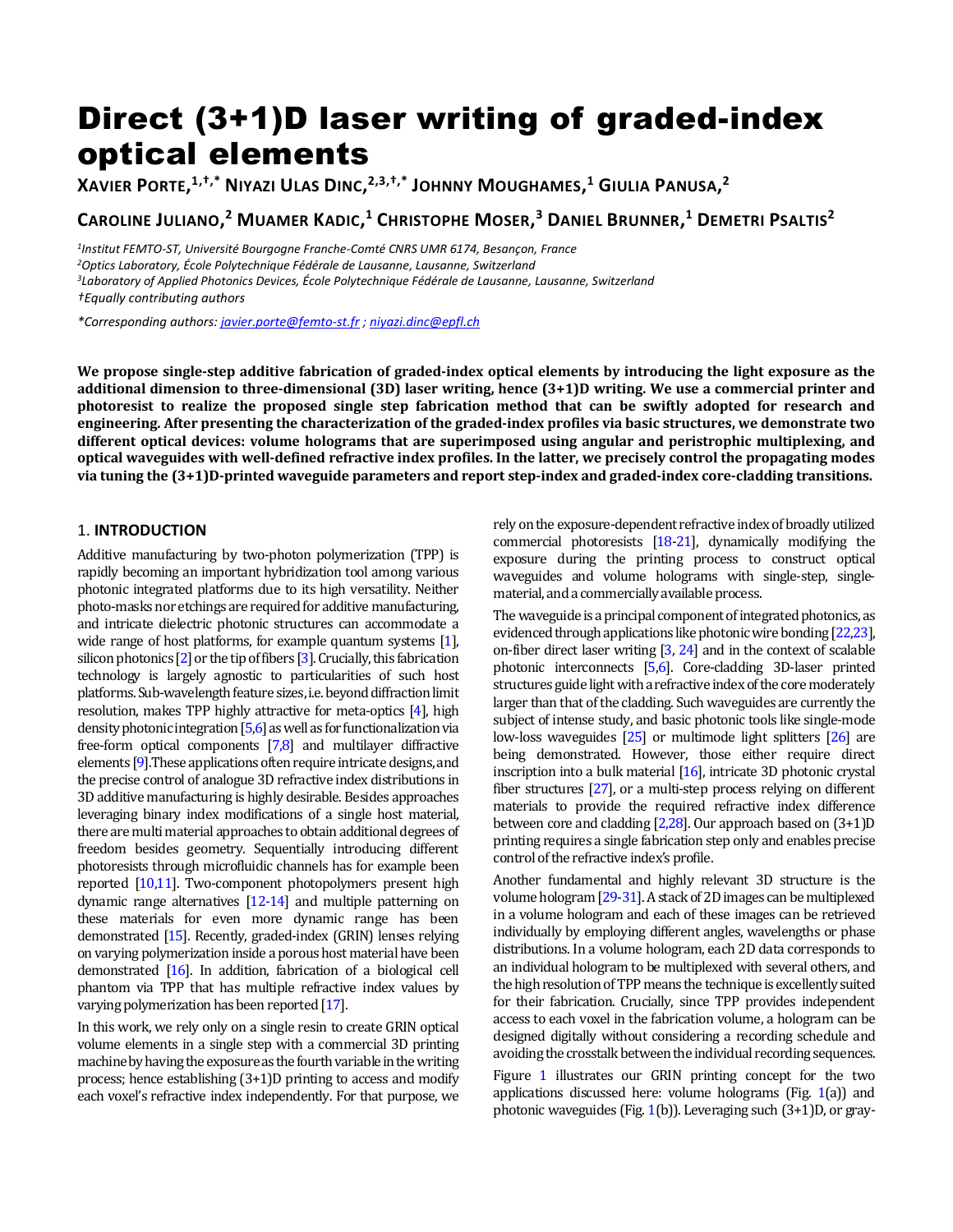tone lithography, our technique elegantly capitalizes on available and established 3D TPP materialsand equipment and canbe widely adopted without delay.



**Fig. 1.**Concept of (3+1)D printing: the refractive index (*Δn*) is controlled by dynamically changing the laser power during the printing process (*E*(x,y,z,t)). Illustration of this concept in a (a) volume grating used for holography and a (b) photonic waveguide with a step-transition between refractive indices of the central core  $(n_{\infty})$  and the surrounding cladding  $(n_d)$ , printed with respective laser beam field amplitudes  $E_{\infty}$  > *E*cl.

### **2. FABRICATION METHODOLOGY**

The Clausius–Mossotti relation states that the refractive index of a material depends on the number of molecules per unit volume [32, 33]. Many photo-resins yield greater density in the polymer phase than in the resin phase, and the degree of polymerization depends on thepolymerization kinetics,which is driven bylight intensity and exposure time. Thus, the refractive index can be modulated by changing the light exposure [18-21], which is the here leveraged physical mechanism to demonstrate GRIN structures printed with the (3+1)D principle. We used commercial direct-laser writing systems from Nanoscribe GmbH (Photonic Professional GT+) and the negative tone photoresist "IP-Dip".

The (3+1)D printing process can be dissected in the following steps: the photoresist is dropped on a fused silica glass substrate (25 x 25 x 0.7 mm3) and is photo-polymerized via TPP with a 780 nm femtosecond pulsed laser, focused by a 63X (1.4 NA) microscope objective. The printing process was realized in consecutive horizontal layers as schematically illustrated in Fig. 1, and the laser power was dynamically modified for each voxel to produce the desired 3D refractive index distribution. The vertical (slicing) and the horizontal (hatching) sampling resolution is 0.3 μm and 0.1 μm, respectively. For volume holograms, the scan speed of the writing beam was chosen to be 7 mm/s and the laser power range is set to be 28-42% of the maximum average power that is 20 mW, while for photonic waveguides, scanning speed was chosen to be 10 mm/s and the laser power range was set to be 35-58% of the maximum average power. Therefore, the utilized laser fluences  $(J/cm<sup>2</sup>)$  per unit volume are comparable for both applications, once normalized with respect to the scan speed. The particular values are the result of a careful optimization, balancing the refractive index uniformity and mechanical stability. Very low degrees of polymerization result in unstable structures that do not hold the intended shape, while very high degrees of polymerization are unavailabledue to burning and micro-explosions occurring during writing.

We used an off-axis digital holographic interferometry (DHI) setup for the principle identification of conditions resulting in good structure-refractive index fidelity (see Supplementary Discussion 1 for further details). After printing and during the development process the non-polymerized leftover resin iswashed away for the fabrication of the waveguides. The development process results in

a small degree of structural shrinkage, where in particular volumes with a relatively lower degree of polymerization are affected most. As waveguides are embedded in a comparably large surrounding volume, structural stability is inherently given and shrinkage is no issue. However, the development step is skipped for volume gratings and holograms so that shrinkage that is occurring during development is avoided, and furthermore that the liquid resin serves as an index matching liquid. For high exposure values, the polymerization yield is complete and the material is mechanically stable [34].

# **3. CHARACTERIZATION OF THE GRIN PROFILES**

To calibrate the laser power vs refractive index relation, a rectangular prism is printed with the power increasing linearly along one transverse dimension. The phase accumulation through this structure is measured by DHI. Knowing the thickness, the measured phase is converted to a refractive index difference with respect to the background, which is the not polymerized resin. The obtained index difference is given in Fig.2(a). An exponential curve is fitted on the experimental data, which we use for mapping a desired refractive index to the corresponding writing power. Taking this nonlinear dependency into account is particularly crucial for writing gratings and holograms, since an accurate refractive index distribution is essential for maximum diffraction efficiency. Hence, the laser power is adjusted according to the target refractive index value at each voxel position.

In Fig. 2 (b), we provide the mean and standard deviation of this measurement obtained from five different samples fabricated with the same writing scheme and parameters. This averaged measurement results in relatively large error bars, especially towards the low index difference. The first reason, which applies equal to all the data points, is the noise level in the digital interferometry setup for the phase measurements. The second reason are small sample to sample variations in the laser writing caused by allocation of the sample interface. Optical resolution limits the accuracy of allocating this interface to a few tens of nanometers, which in turn leads to different phase accumulation along the thickness of the sample and hence a systematic offset variation for each sample. On top of that, slightly different focusing in DHI for different samples contributes to sample-to-sample differences. These effects become relatively stronger for the regions where the refractive index change is small (see Supplementary Discussion 2 for further details). Since the relative index change within a sample is more meaningful, we stick with the calibration curve and following power adjustment obtained from a single sample. Nonetheless, we provide the result by averaging over different samples as a general reference, as it reports relevant information about the fabrication process. The significant effect of the nonlinear power vs refractive indexrelationship is shown in Fig. 2(c), where phase extractions are given from sinusoidal gratings that were printed assuming a linear power dependence or the exponential fit to experimental data. The arrows in the zoom-in panels of Fig. 2(c) highlight distortions on the sine wave due to the saturation of refractive index (or polymerization) at high power caused by the linear approximation.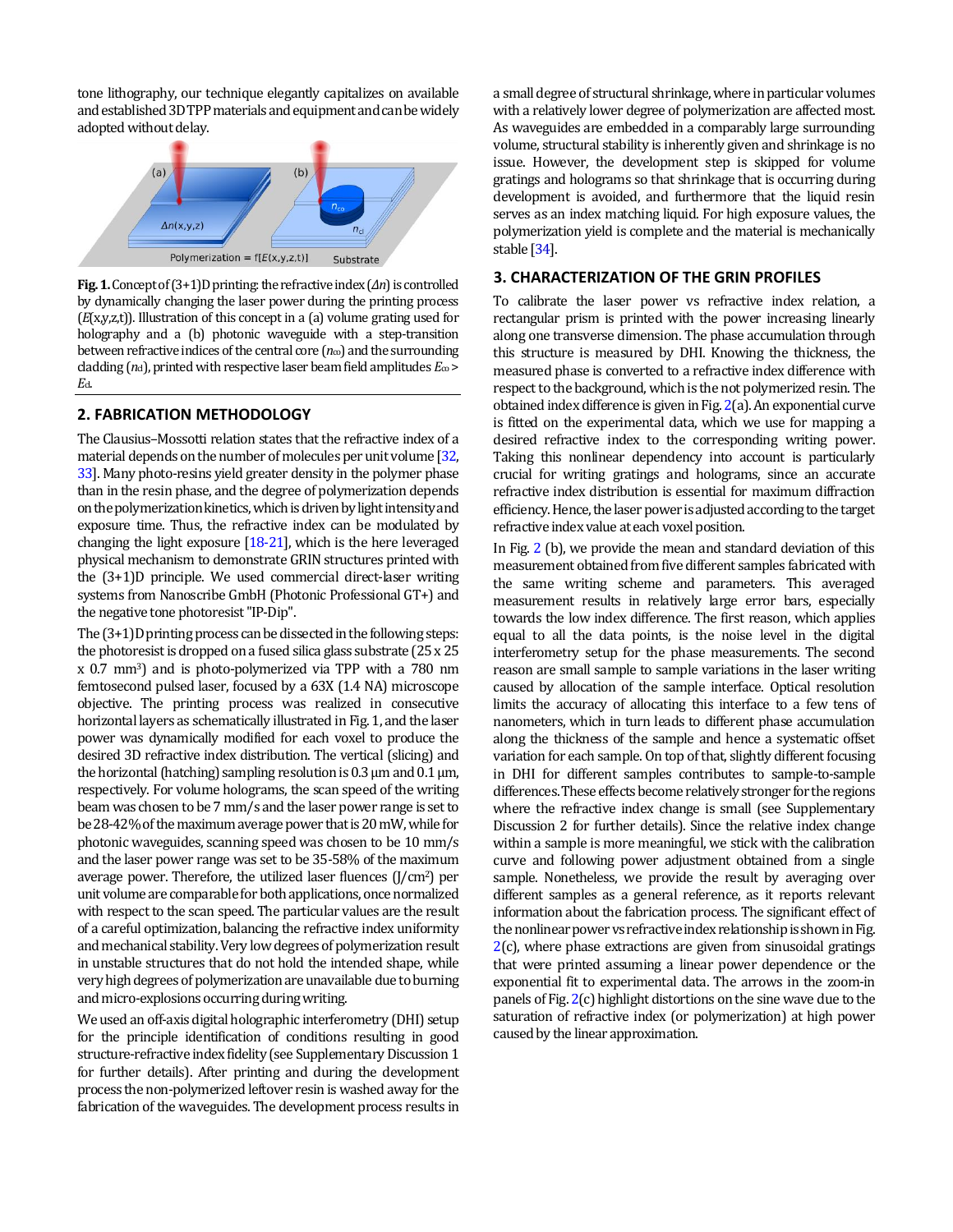

**Fig. 2.** (a) Refractive index difference of the polymerized part with respect to the monomer resin vs laser power from a sample. (b) Refractive index difference of the polymerized part with respect to the monomer resin vs laser power averaged from five samples. (c) Phase extractions from the 20-µm thick sinusoidal gratings printed with linear power dependence assumption and the exponential fit where the arrows highlight the effect of saturation.

To cross-validate the obtained results from DHI experiments, we printed several volume gratings. A volume grating is a sinusoidal refractive index distribution in any orientation. Therefore, any arbitrary distribution can be represented by a superposition of volume gratings, which makes it the fundamental 3D building block of GRIN volume elements. We printed unslanted volume gratings with a 6 µm period, which yields an approximately 3.2° Bragg angle at 1.03 µm wavelength in 1.52 refractive index. The transverse dimension is  $(120 \mu m)^2$  and the thickness is varied from 30  $\mu$ m to 120 µm in 30 µm steps. High dynamic range and sample thickness lead to over-modulated gratings where the diffraction efficiency at the Bragg condition decreases and the energy goes to the lateral lobes in the angular spectrum [35]. Gratings thicker than 120 µm are not investigated to keep the samples in the under-modulated regime. The calibration curve shown in Fig. 2(a) is utilized to fabricate the sinusoidal GRIN profile as depicted in Fig. 3(a), where all the volume is polymerized with different degrees of polymerization by (3+1)D printing and targeting a dynamic range of  $\Delta n = 5 \cdot 10^{-3}$ . Fig. 3(a) shows the 90-µm thick grating where the z-axis is the optical axis. All the volume gratings are printed on the same substrate with 250 µm center-to-center separation. The first, 30 µm thick grating takes 40 minutes to fabricate, which is the same for uniform exposure of an equivalent structure in terms of size, sampling, scanning speed; varying exposure doesthereforenot impact fabrication time, and fabrication time only scales linearly with the printed volume.

A collimated beam with a dimension that is comparable to the transverse area of a single volume grating is used as the input beam. This input beam illuminated each volume grating one by one, and the transmitted beam is recordedwhile the input angle is varied to

measure Bragg selectivity. The efficiency vs thickness curve is given in Fig. 3(b). By using the coupled wave theory pioneered by Kogelnik  $[36, 37]$ , sin<sup>2</sup> curve fitting is performed. From the argument of the sin<sup>2</sup> fit,  $\Delta n$  is found to be  $5.1 \cdot 10^{-3}$ , which is in excellent agreement with the targeted dynamic range and hence an independent confirmation of the rectangular prism-based calibration via DHI. The angles of the input plane waves are swept around the Bragg angle for all samples of different height, and the efficiency relation by [36, 37] is employed for curve fitting as exemplified in Fig.  $3(c)$  for the 90  $\mu$ m thick grating. The first null is labeled as  $(\Delta \theta)_B$  referring to Bragg selectivity. Figure 3(d) shows the Bragg selectivity for all thickness values along with the theoretical curve that is numerically calculated for  $\Delta n = 5.1 \cdot$ 10<sup>-3</sup>, where we observe a good match with the experimental results (see Supplementary Discussion 3 for further details).



**Fig. 3.** (a) Visualization of the printed volume gratings, (b) the efficiency vs the structure thickness plot, (c) the Bragg selectivity measurement around the Bragg angle for the grating of 90-µm thickness, (d) the Bragg selectivity vs the structure thickness plotof the experimental data along with the numerically calculated theoretical curve.

Finally, the optical response of (3+1)D printed samples does not significantly change over time, indicating that there is negligible aging effect, which is in accordance with the results reported in [19]. while the final density of the material can be subject to small changes due to diffusion of monomers and post-polymerization. In Supplementary Discussion 4, we provide DHI measurements of the same phase grating on various days after fabrication, where we do not observe any difference larger than experimental error range. The same finding was confirmed independently based on our waveguides, which did not experience transmission or confinement modifications over a time-span exceeding one year.

### **4. GRIN OPTICAL ELEMENTS**

#### **a. Volume holograms**

Volume holograms have been of great interest for parallel optical interconnects  $[38]$ , data storage  $[39]$  and optical mode multiplexing and demultiplexing [9,40]. TPP has also been identified as a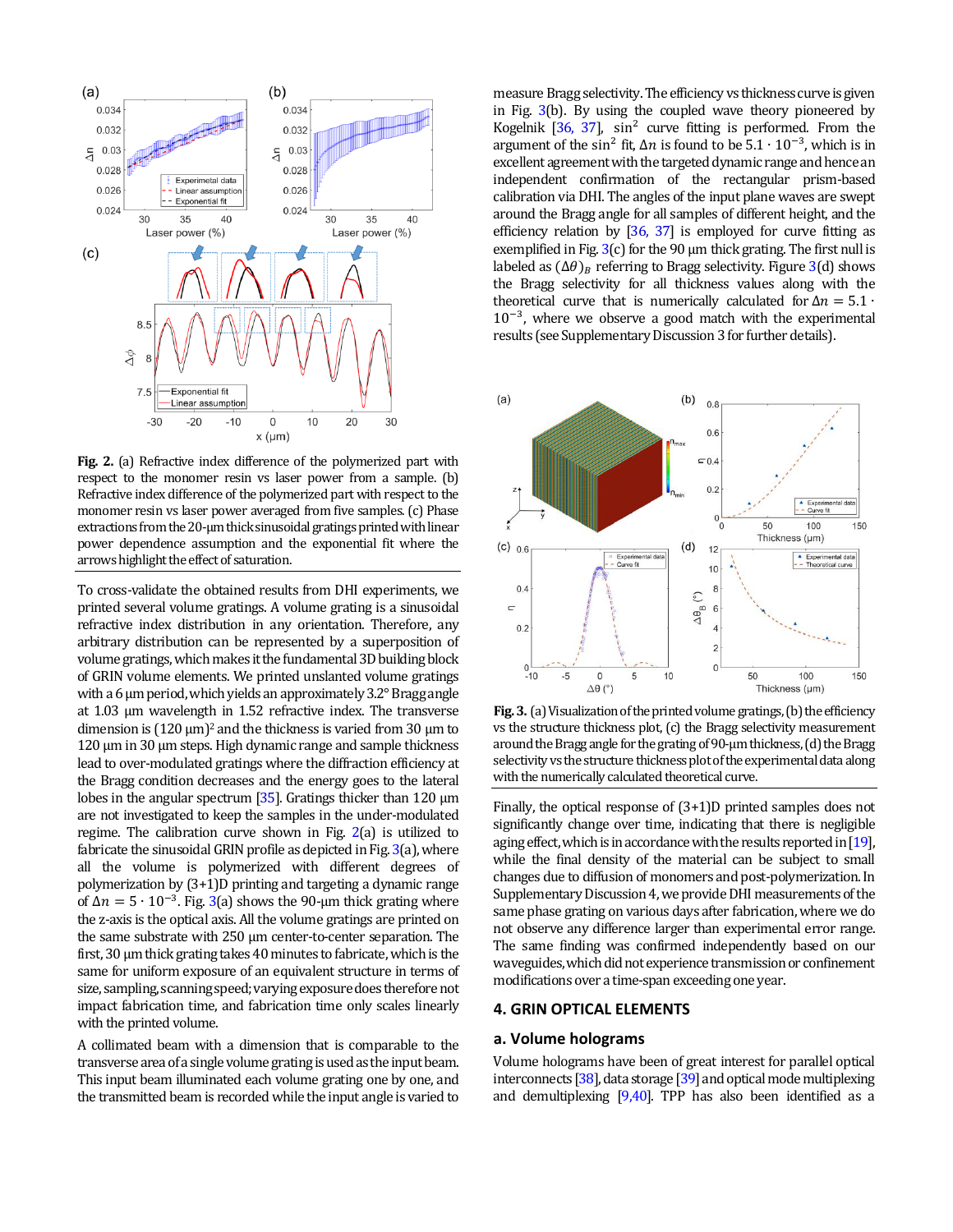candidate technique for optical data storage [41].When a hologram is optically recorded in a photosensitive medium by interfering a reference  $(E_{ref})$  and object  $(E_{obj})$  beam, the recorded hologram is given by:

$$
|E_{\text{ref}} + E_{\text{obj}}|^2 = E_{\text{ref}} E_{\text{ref}}^* + E_{\text{obj}} E_{\text{obj}}^* + E_{\text{ref}} E_{\text{obj}}^* + E_{\text{ref}}^* E_{\text{obj}}
$$
  
(1)

The last term in Eq. (1) provides the reconstruction of the object beam upon illumination with the reference. The first two terms constitute the DC component and the third term is the conjugate of the reconstruction term. For a linear and reciprocal polymer media, the refractive index modulation follows Eq. (1). As a result, we can state that the object beam is a signal that is modulated by a carrier generated by the reference beam. To multiplex M holograms, we can use M different object beams and slightly different carrier frequencies, which are sufficient to be individually retrieved in a volume hologram by taking advantage of the angular Bragg selectivity. When M holograms are stored, the efficiency of an individual hologram is inversely proportional with M squared, which is a well-established rule for both photorefractive and photopolymer media [42-45]. For a photopolymer, while multiplexing many holograms, the DC terms build up within the dynamic range of the material, leaving only a fraction to the signal terms. This phenomenon decreases the holograms' diffraction efficiency since the diffraction efficiency of each hologram is related to its share from the available dynamic range. When the refractive index change in a recording media is not bipolar, the DC build-up cannot be removed.

In contrast to classical optical recording, additive manufacturing enables updating the index value of a single voxel in the media without affecting the others. Hence, we can design an index distribution digitally and fabricate it thanks to voxel by voxel (3+1)D printing. On a computer, we can superimpose holograms by eliminating the DC terms as if negative intensity values and bipolar responses were available. The obtained refractive index distribution can then be scaled to match the dynamic range of the material, allowing fabrication via TPP leveraging only monotonic index change using physical (non-negative) intensity values, while importantly preventing the DC build-up.

To demonstrate this approach as a proof of concept, the initials of the Optics Laboratory, O and L, are chosen to be peristrophically multiplexed in a  $(50 \mu m)^3$  volume as presented in Fig. 4(a). The images of the letters are propagated digitally by the Beam Propagation Method (BPM) and the diffracted fields are phaseconjugated and superimposed with two plane waves tilted at 6.5° in x and y axis for each letter, eliminating the DC terms. In Fig. 4(a), the refractive index distributions of the first (at z=0), middle (at z=25 µm) and last (at z=50 µm) layers are demonstrated, where the target refractive index dynamic range is  $5 \cdot 10^{-3}$ . A bright field microscope image of the sample is given in Fig. 4(b). The obtained experimental reconstructions are given in Fig. 4(c-d) where the volume hologram is illuminated with the assigned plane wave.



**Fig. 4.** (a) 3D rendering of volume hologram with the example index distributions in transverse planes at  $z=0$ ,  $z=25$  and  $z=50 \mu m$ , (b) bright field microscope image of the fabricated hologram whose transverse dimensions is 50x50 µm2, (c-d) experimental reconstruction of letters 'L' and 'O'. The scale bars are 5 µm. All index distributions are up sampled for better visualization and share the same colorbar.

To demonstrate angular multiplexing as well, four arbitrarily chosen linearly polarized (LP) modes of a multimode fiber (LP $_{21}$ , LP<sub>12</sub>, LP<sub>11</sub>, and LP<sub>31</sub>) are multiplexed in a volume of  $50x50x60 \mu m^3$ following similar steps. Four carriers were chosen corresponding to 7° and 13° in both x and y-axes. The diffraction of the chosen LP modes can be neglected for 60 µm propagation distance since their spatial distributions have low frequency components. Hence, the zvariation is kept uniform for this hologram. The target XY refractive index variation is given in Fig. 5(a), the bright field microscope image of the sample is given in Fig. 5(b), and the obtained experimental intensity reconstructions are given in Fig. 5(c-f). The fabrication times for both holograms are roughly 150 minutes where it is 13 minutes for uniform exposure of an equivalent structure in terms of size, sampling, scanning speed.The reason for this discrepancy is software-related. For the volume gratings, we do not observe this discrepancy since the varying laser power is expressed with a simple formula, which is not possible for the holograms. An array should store the power values for each voxel, however, the DeScribe printing software does not allow for an array structure. Thus, power values are stored via thousands of if-else statements, which slows down the execution by control software considerably.



**Fig. 5.** (a) The target index distribution of the angular-peristrophic hologram, (b) bright field microscope image of the fabricated hologram whose transverse dimensions is  $50x50 \mu m^2$ , (c-f) reconstructed images corresponding to  $LP_{21}$ ,  $LP_{12}$ ,  $LP_{11}$ , and  $LP_{31}$  respectively. The index distribution is up sampled for better visualization.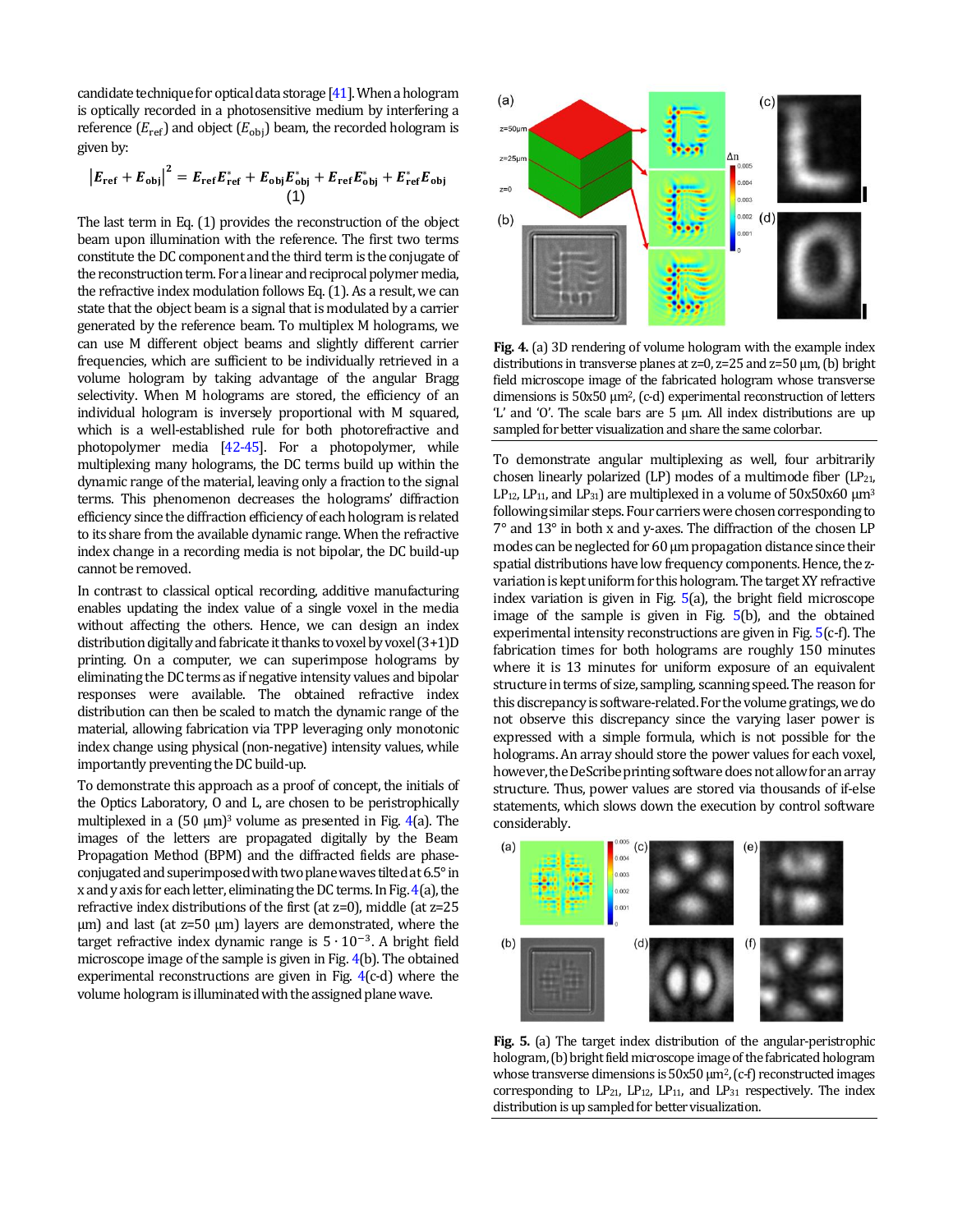# **b. Photonic waveguides**

We (3+1)D-printed photonic waveguides with both, step-index (STIN) and graded-index (GRIN) refractive index profiles. As schematically illustrated in Fig. 1(b), the waveguide's core printed with high laser power is surrounded by a cladding printed with a lower laser power. We used writing powers of 58% (11.6 mW) and 35% (7 mW) for the highest and lowest refractive index, respectively. STIN waveguides result from a constant laser writing power all across their core, while for the core of GRIN waveguides writing power changes from high to low along a parabolic profile. We printed 25 STIN waveguides with diameters  $D \in [1 \dots 20]$  µm, and 13 GRIN waveguides with diameters  $D \in [5 \dots 10]$  µm, all embedded in cuboids of 300 μm height. The scanning electron microscopy micrograph of Fig. 6(a) depicts an exemplary cuboid accommodating 20 printed STIN waveguides. The fabrication time for such a large structure is  $\sim$ 180 minutes. Noteworthy, this time can be drastically reduced by  $\sim$ 2/3 if the volume between waveguides that do not require (3+1)D printing is photopolymerized by blanket UV exposure. By printing waveguides with different diameters *D*, we effectively scan their normalized frequency  $V = \frac{\pi}{2}$  $\frac{n}{\lambda_0}D \cdot NA$ , where  $NA = \sqrt{n_1^2 - n_2^2}$  is the numerical aperture,  $\lambda_0 \simeq 660$  nm is the wavelength of the illumination laser and  $n_1$  ( $n_2$ ) are the refractive indices of core (cladding).



**Fig. 6.** (a) SEM image of a cuboid with 20 printed STIN waveguides. Panels (b) and (c) depict the output intensities (triangles) and fundamental mode fits (dashed lines) of a 6 µm diameter STIN and a GRIN waveguides, respectively. (d) Exemplary intensity profiles of injected LP modes (left) and their outputs after propagation through STIN waveguides of different diameters (right). We depict the first waveguide with confinement factor above 0.8 for each respective mode. (e) Theoretical confinement factor as function of the STIN waveguides

diameter Γ(*D*). Symbols are experimental and lines are theoretical curves for each mode  $LP_{01}$  (blue),  $LP_{11}$  (red), and  $LP_{02}$  (green).

We extract the waveguide's relevant parameters by fitting the experimental output intensities for diameters below the cut-off condition of the second propagating mode. Figure 6(b) depicts the fit of  $LP_{01}$  to the normalized output of a STIN waveguide with radius  $R = 3 \mu m$ , where the intensity profile of the LP<sub>01</sub> mode is given by  $J_0^2\left(u\frac{r}{p}\right)$  $\left(\frac{r}{R}\right)$  for  $|r| \leq R$  and  $K_0^2\left(v\frac{r}{R}\right)$  $\frac{1}{R}$ ) for  $|r| \ge R$ . The output of a GRIN waveguide with same radius (3  $\mu$ m) is shown in Fig. 6(c). The normalized experimental intensity is fitted with  $\exp(-\frac{1}{2})$  $rac{1}{2}V\frac{r}{R}$  $\frac{1}{R^2}$ ), which corresponds to the intensity distribution of the fundamental mode of a GRIN fiber with an infinite parabolic refractive index profile[46]. From the fit parameters we extract the corresponding NAs (see Supplementary Discussion 5 for further details). Using  $n_1 = 1.547$  as the refractive index of IP-Dip at saturation [11], we obtain an averaged numerical aperture of NA =  $0.08 \pm 0.01$ (i.e.  $n_1 = n_2 + 2.4 \cdot 10^{-3}$ ) for STIN and of NA = 0.18  $\pm$  0.02 for GRIN. Comparing the intensity profiles and the averaged NAs of single-mode GRIN and STIN waveguides we evidence that the coreconfinement of the former is significantly higher, which offers a crucial advantage for photonic integration schemes [5,6].

In order to investigate the modal propagation properties, we used a spatial-light modulator (Santec LCOS SLM-200) to generate a set of LP modes, which we injected into the waveguides under close to NA-matched conditions (see Supplementary Discussion 6 for detailed description of the experimental setup). Figure 6(d) shows injected LP modes (left panels) and exemplary waveguide outputs (corresponding right panels). For each printed waveguide, we calculated the confinement factor Γ(*D*) defined as the fractional optical power confined to the core. The experimentally measured confinement factors Γ(*D*) for STIN waveguides are plotted in Fig. 6(e), together with the theoretically calculated curves for each mode. The experimental Γ(*D*) follows the theoretical prediction with a small systematic vertical shift that we attribute to a systematic offset in the waveguides' diameter due to the nonnegligible voxel dimensions.

We furthermore investigate the propagation-length dependent losses and the maximum waveguide packing density. Propagation losses primarily depend on scattering, host-material absorption and insufficient mode confinement. We determined the global losses of the  $LP_{01}$  mode after propagating through the waveguides with lengths ranging from 50 μm to 300 μm. We chose STIN waveguides with 5 different diameters between 5 and 7 μm, which provide high enough  $LP_{01}$  confinement while remaining single mode. After propagation we fitted the output intensity to a Gaussian and discarded the background. Figure 7(a) depicts the propagation losses for an injection NA of ≃0.12.We linearly fit the average losses of all diameters for every length value and the resulting dependency has a slope of -6.2 dB/mm. The small variation between propagation losses of different diameters indicates that scattering from side walls is not the dominant loss mechanism in our STIN waveguides. Noteworthy, Fig. 7(a) includes injection losses of  $\sim$ -0.5 dB.Totallosses for STIN and GRIN waveguides are very similar and within  $\sim$  1 dB difference only. For the waveguides depicted in Figs. 6(b) and 6(c), the latter has an excess loss of 0.7 dB with respect to the STIN waveguide combining both injection as well as propagation losses. While low for a first proof of concept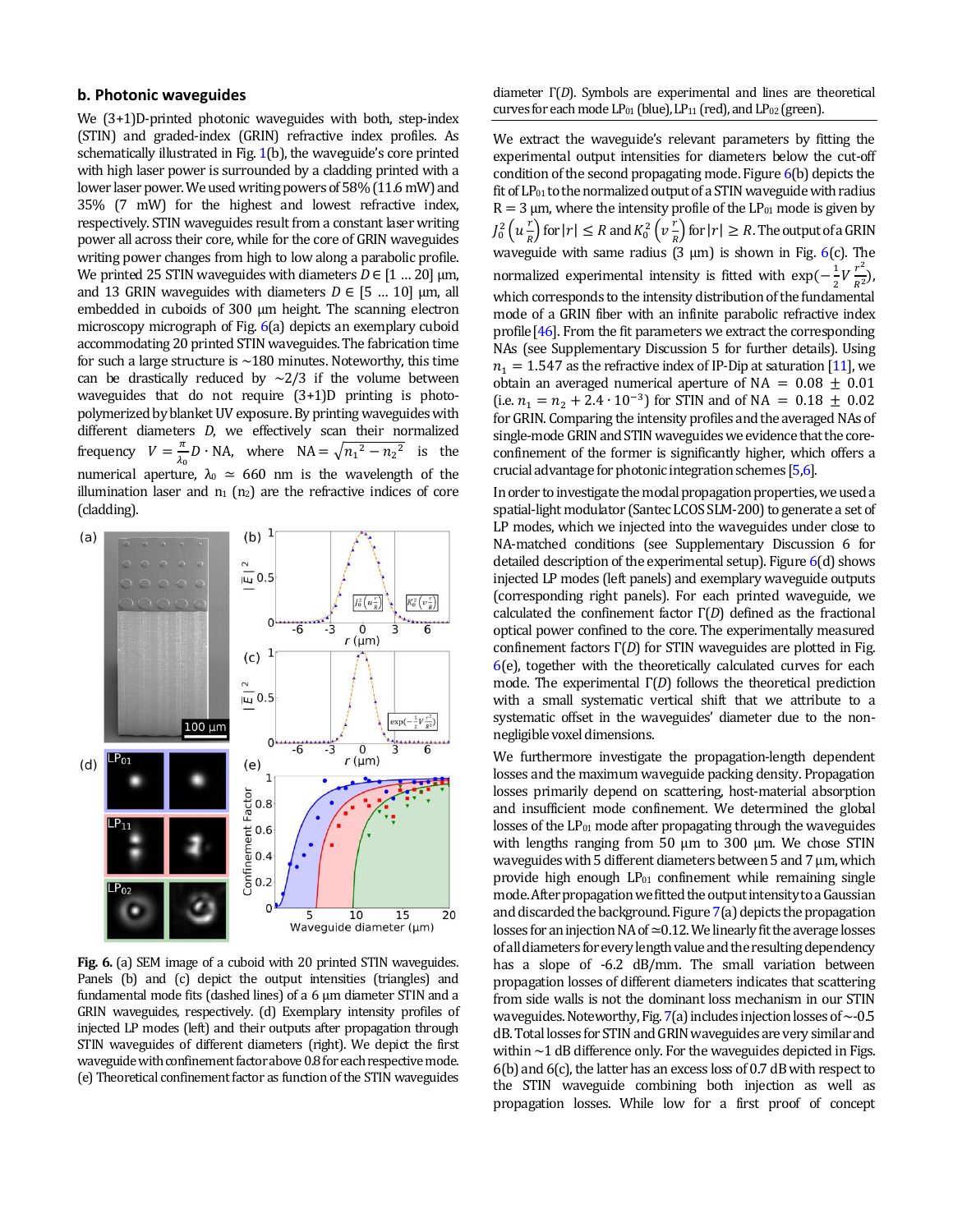demonstration, losses are around one order of magnitude above the material's bulk absorption [22], but a factor of 3 lower than for 3D printed waveguides [6].

Figure 7(b) shows the evanescent coupling rate between neighboring waveguides. For our characterization we printed pairs of 300 μm-length and 7 µm-diameter waveguides with separations ranging from 0.5 μm up to 6 μm. Optical crosstalk between adjacent waveguides is based on the overlap of their respective evanescent fields, which decay exponentially over distance. Our evanescent coupling rate followsthe expected exponential dependency, and the coupling rate reduces as  $-1.32 \mu m^{-1}$  with waveguide separation. STIN waveguides in direct contact couple at a rate of 3 mm<sup>-1</sup>, while this coupling drops to  $0.02$  mm<sup>-1</sup> for an intra-waveguide distance of 6 μm. The rapidly decaying evanescent coupling therefore allows a high integration density, supporting circuits with  $~6000$ waveguides per mm<sup>2</sup> .



**Fig. 7.** (a) Propagation losses. (b) Evanescent-coupling rate between waveguide pairs as a function of waveguides separation. The optical injection NA is ≃0.12.The corresponding linear and exponential fits are depicted as dashed lines in both panels.

## **5. CONCLUSIONS**

In summary, we have introduced a single-step process to manufacture photonic GRIN elements based on a commercial laser writing system. We first carried out different fundamental characterizations that independently confirmed the high level of control over a complex 3D refractive index distribution. Comparing these independent measurements (rectangular prisms with volume gratings) reveals, a very small  $\Delta n$  deviation of 2% only  $(\Delta n = 5 \cdot 10^{-3}$  compared to  $\Delta n = 5.1 \cdot 10^{-3}$ , respectively). This shows the excellent spatial and refractive index resolution of our technique. We then demonstrated (3+1)D printed GRIN volume holograms, as well photonic waveguides with a controlled number of propagating modes.

For the STIN and GRIN photonic waveguides, we determined the waveguides' NA by carefully fitting their propagation parameters under single-mode condition, characterized propagation losses and the evanescent coupling rates between neighboring waveguides. We find higher NA and mode confinement for GRIN waveguides. Moreover, significantly larger NAs should be achievable in the future, as the investigated and other commercial resins allow for larger refractive index modifications [19]. Further future efforts should reduce propagation losses in order to bring them closer to this of integrated silicon photonics. For the volume holograms, the results demonstrate printing an index distribution arbitrarily varying in 3D. Since currently the printed volumes are small, only a limited number of holograms is supported, and the fabrication of greater volumes to store more information is an important future objective. The currently employed printing technique would require stitching of different blocks to reach larger volumes since the field of view of the writing objective is limited. Any shift due to a stitching error would make different parts of the hologram out of phase. Thus, a thorough optimization of the fabrication process for stitching is necessary to approach mm sizes. One of the main goals of the future study is to fabricate a volume where many holograms are multiplexed and compare the diffraction efficiency with optically recorded counterparts. Moreover, over-modulated volume gratings fabricated by (3+1)D printing is another interesting avenue to explore, which requires a careful inspection [47]. For the characterization and calibration process, more recent and sensitive techniques can be adopted for high sensitivity demanding applications [48].

In general, the additive nature of our approach is a crucial asset. It makes the process less dependent on the working distance of microscope objectives, and just recently millimeter-sized photonic components utilizing the same TPP process have been demonstrated [7]. Furthermore, (3+1)D additive photonic fabrication has the potential to functionalize integrated photonic or electronic circuits, for example by adding scalable photonic interconnects [5,6] to bring large scale parallel communication to classical photonic or electronic chips. (3+1)D direct laser writing hence provides a highly versatile addition to the photonics toolbox.

**Funding.** European Union's Horizon 2020 (713694); Volkswagen Foundation (NeuroQNet II); Agence Nationale de la Recherche (ANR-17-EURE-0002, ANR-15-IDEX-0003); Region Bourgogne Franche-Comté; French Investissements d'Avenir; French RENATECH network and FEMTO-ST technological facility. Swiss National Science Foundation(514481).

**Disclosures.** The authors declare no conflicts of interest.

**Acknowledgments.** The two first authors, tagged with †, have contributed equally to the manuscript and the order of their names has been chosen randomly.

#### **REFERENCES**

- 1. M. Sartison, K. Weber, S. Thiele, L. Bremer, S. Fischbach, T. Herzog, S. Kolatschek, M. Jetter, S. Reitzenstein, A. Herkommer, P. Michler, S. Luca Portalupi, and H. Giessen. "3D printed micro-optics for quantum technology: Optimised coupling of single quantum dot emission into a single-mode fibre," *Light: Advanced Manufacturing*, **2**(1), 1–17 (2021).
- 2. J. Feldmann, N. Youngblood, M. Karpov, *et al*. "Parallel convolutional processing using an integrated photonic tensor core," *Nature* **589**, 52– 58 (2021).
- 3. K. Markiewicz and P. Wasylczyk, "Photonic-chip-on-tip: compound photonic devices fabricated on optical fibers," *Opt. Express* **27**, 8440 (2019).
- 4. W. Hadibrata, H. Wei, S. Krishnaswamy, and K. Aydin, "Inverse Design and 3D Printing of a Metalens on an Optical Fiber Tip for Direct Laser Lithography," *Nano Letters* **21**(6), 2422-2428 (2021).
- 5. J. Moughames, X. Porte, M. Thiel, G. Ulliac, L. Larger, M. Jacquot, M. Kadic, and D. Brunner, "Three-dimensional waveguide interconnects for scalable integration of pho-tonic neural networks," *Optica* **7**, 640 (2020).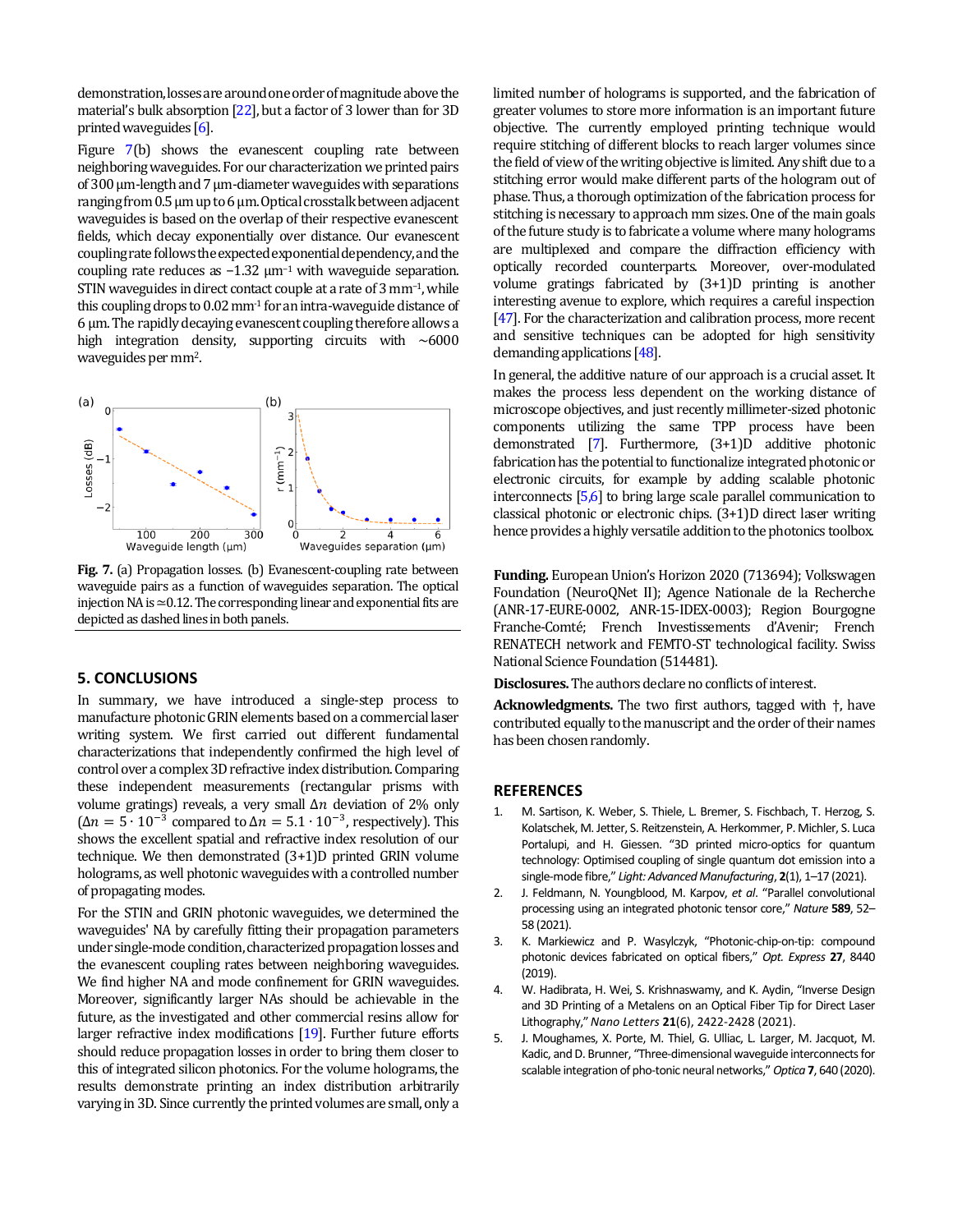- 6. J. Moughames, X. Porte, L. Larger, M. Jacquot, M. Kadic, and D. Brunner, "3D printed multimode-splitters for pho-tonic interconnects," *Opt. Mater. Express* **10**, 2952 (2020).
- 7. S. Ristok, S. Thiele, A. Toulouse, A. M. Herkommer, and H. Giessen, "Stitching-free 3D printing of millimeter-sized highly transparent spherical and aspherical optical components," *Opt. Mater. Express* **10**, 2370 (2020).
- 8. P.-I. Dietrich, M. Blaicher, I. Reuter, M. Billah, T. Hoose, A. Hofmann, C. Caer, R. Dangel, B. Offrein, U. Troppenz, M. Moehrle, W. Freude, and C. Koos, "In situ 3D nanoprinting of free-form coupling elements for hybrid photonic integration," *Nature Photonics* **12**(4), 241–247 (2018).
- 9. N. U. Dinc, J. Lim, E. Kakkava, C. Moser, and D. Psaltis, "Computer generated optical volume elements by additive manufacturing," *Nanophotonics* **9**, 4173 (2020).
- 10. F. Mayer, S. Richter, J. Westhauser, E. Blasco, C. Barner-Kowollik, and M. Wegener, "Multimaterial 3D laser microprinting using an integrated microfluidic system," *Science advances*, **5**(2), eaau9160 (2019).
- 11. A. C. Lamont, M. A. Restaino, M. J. Kim, and R. D. Sochol,, "A facile multi-material direct laser writing strategy," *Lab on a Chip*, **19**(14), 2340 (2019).
- 12. B. A. Kowalski, and R. R. McLeod, "Design concepts for diffusive holographic photopolymers," *Journal of Polymer Science Part B: Polymer Physics*, **54**(11), 1021 (2016).
- 13. J. Guo, M. R. Gleeson, J. T. Sheridan, "A Review of the Optimisation of Photopolymer Materials for Holographic Data Storage", *Physics Research International*, **2012**, (2012).
- 14. K. Curtis, L. Dhar, A. Hill, W. Wilson, and M. Ayres, Holographic data storage: from theory to practical systems (John Wiley & Sons. 2011).
- 15. D. J. Glugla, M. B. Chosy, M. D. Alim, K. K. Childress, A. C. Sullivan, and R. R. McLeod, "Multiple patterning of holographic photopolymers for increased refractive index contrast," *Optics letters*, **43**(8), 1866 (2018).
- 16. C. R. Ocier, C. A. Richards, D. A. Bacon-Brown, Q. Ding, R. Kumar, T. J. Garcia, J. van de Groep, J.-H. Song, A. J. Cyphersmith, A. Rhode, A. N. Perry, A. J. Littlefield, J. Zhu, D. Xie, H. Gao, J. F. Messinger, M. L. Brongersma, K. C. Toussaint, L. L. Goddard, and P. V. Braun, "Direct laser writing of volumetric gradient index lenses and waveguides," *Light. Sci. & Appl.* **9**, 196 (2020).
- 17. M. Ziemczonok, A. Kuś, P. Wasylczyk, and M. Kujawińska, "3Dprinted biological cell phantom for testing 3D quantitative phase imaging systems," *Sci. Rep.* **9**(1), 1 (2019).
- 18. S. Dottermusch, D. Busko, M. Langenhorst, U. W. Paetzold, and B. S. Richards, "Exposure-dependent refractive index of Nanoscribe IP-Dip photoresist layers," *Opt. Lett.* **44**, 29 (2019).
- 19. M. Schmid, D. Ludescher, and H. Giessen, "Optical properties of photoresists for femtosecond 3D printing: refractive index, extinction, luminescence-dose dependence, aging, heat treatment and comparison between 1-photon and 2-photon exposure," *Opt. Mater. Express***9**,4564 (2019).
- 20. A. Žukauskas, I. Matulaitienė, D. Paipulas, G. Niaura, M. Malinauskas, and R. Gadonas, "Tuning the refractive index in 3D direct laser writing lithography: towards GRIN microoptics," *Laser Photonics Rev.* **9**, 706 (2015).
- 21. L. J. Jiang, Y. S. Zhou, W. Xiong, Y. Gao, X. Huang, L. Jiang, T. Baldacchini, J. Silvain, and Y.F. Lu, "Two-photon polymerization: investigation of chemical and mechanical properties of resins using Raman microspectroscopy," *Optics letters*, **39**(10), 3034 (2014).
- 22. N. Lindenmann, G. Balthasar, D. Hillerkuss, R. Schmogrow, M. Jordan, J. Leuthold, W. Freude, and C. Koos, "Photonic wire bonding: a novel concept for chip-scale interconnects,"*Opt. Express* **20**, 17667 (2012)
- 23. M. Blaicher, M. R. Billah, J. Kemal, T. Hoose, P. Marin-Palomo, A. Hofmann, Y. Kutuvantavida, C. Kieninger, P.-I.Dietrich, M. Lauermann, S. Wolf, U. Troppenz, M. Moehrle, F. Merget, S. Skacel, J. Witzens, S. Randel, W. Freude, and C. Koos, "Hybrid multi-chip assembly of optical communication engines by in situ 3D nano-lithography," *Light. Sci.& Appl.* **9**, 71 (2020).
- 24. A. Bogucki, Ł. Zinkiewicz, W. Pacuski, P. Wasylczyk, and P. Kossacki, "Optical fiber micro-connector with nanometer positioning precision for rapid prototyping of photonic devices," *Opt. Express* **26**, 11513 (2018).
- 25. G. Panusa, Y. Pu, J. Wang, C. Moser, and D. Psaltis, "Fabrication of Sub-Micron Polymer Waveguides through Two-Photon Polymerization in Polydimethylsiloxane," *Polymers* **12**, 2485 (2020).
- 26. P. Gaso, D. Pudis, D. Seyringer, A. Kuzma, L. Gajdosova,T. Mizera, and M. Goraus, "3D Polymer Based 1x4 BeamSplitter," *J. Light. Technol.* **8724**, 1–1 (2020).
- 27. A. Bertoncini and C. Liberale, "3D Printed waveguides based on photonic crystal fiber designs for complex fiber-end photonic devices," *Optica* **7**, 1487 (2020).
- 28. A. Nesic, M. Blaicher, T. Hoose, A. Hofmann, M. Lauermann, Y. Kutuvantavida, M. Nöllenburg, S. Randel, W. Freude, and C. Koos, "Photonic-integrated circuits with non-planar topologies realized by 3Dprinted waveguide overpasses," *Optics Express* **27**(12), 17402 (2019).
- 29. D. Gabor, "Associative holographic memories," *IBM J. Res. Dev.*, vol. **13**, pp. 156–9 (1969).
- 30. E. N. Leith, A. Kozma, J. Upatnieks, J. Marks, and N. Massey, "Holographic data storage in three-dimensional media," *Appl. Opt.*, vol. **5**, pp. 1303–11 (1966).
- 31. D. Psaltis, and F. Mok, "Holographic memories*," Sci. Am.*, vol. **273**, pp. 70–6, (1995).
- 32. O. F. Mossotti, *Memorie di Matematica e di Fisica della Societa Italiana delle Scienze* (Societa Italiana delle Scienze in Modena), Vol. **24** II, p. 49 (1850).
- 33. R. Clausius, *Die Mechanische Behandlung der Elektricitat*, Vieweg, Braunschweig, p. 62 (1879).
- 34. A. Ovsianikov, X. Shizhou, M. Farsari, M. Vamvakaki, C. Fotakis, and B. N. Chichkov, "Shrinkage of microstructures produced by twophoton polymerization of Zr-based hybrid photosensitive materials," *Opt. Express*, **17**(4), 2143 (2009).
- 35. S. Gallego, M. Ortuño, C. Neipp, C. Garcıa, A. Beléndez, and I. Pascual, "Overmodulation effects in volume holograms recorded on photopolymers," *Opt. Commun*. **215**(4-6), 263 (2003).
- 36. H. Kogelnik, "Coupled wave theory for thick hologram gratings," The Bell System Technical Journal **48.9,** 2909 (1969).
- 37. J. W. Goodman, Introduction to Fourier Optics (McGraw Hill, 1996).
- 38. N. U. Dinc, D. Psaltis, and D. Brunner, "Optical neural networks: the 3D connection," *Photoniques* **114**, 34–38 (2020).
- 39. D. Brady, and D. Psaltis, "Control of volume holograms," *JOSA A* **9**, 1167 (1992).
- 40. Y. Wakayama, A. Okamoto, K. Kawabata, A. Tomita, and K. Sato, "Mode demultiplexer using angularly multiplexed volume holograms," *Optics express*, **21**(10), 12920 (2013).
- 41. S. Hunter, F. Kiamilev, S. Esener, D. A. Parthenopoulos, and P. M. Rentzepis, "Potentials of two-photon based 3-D optical memories for high performance computing," *Applied Optics*, **29**(14), 2058 (1990).
- 42. F. H. Mok, G. W. Burr, and D. Psaltis, "System metric for holographic memory systems," *Opt. Lett.* **21**, 896 (1996)
- 43. E. S. Maniloff, and K. M. Johnson, "Maximized photorefractive holographic storage," *J. Appl. Phys.* **70**, 470 (1991).
- 44. G. Zhao, and P. Mouroulis, "Diffusion model of hologram formation in dry photopolymer materials," *J. Mod. Opt.* **41**(10), 1929 (1994).